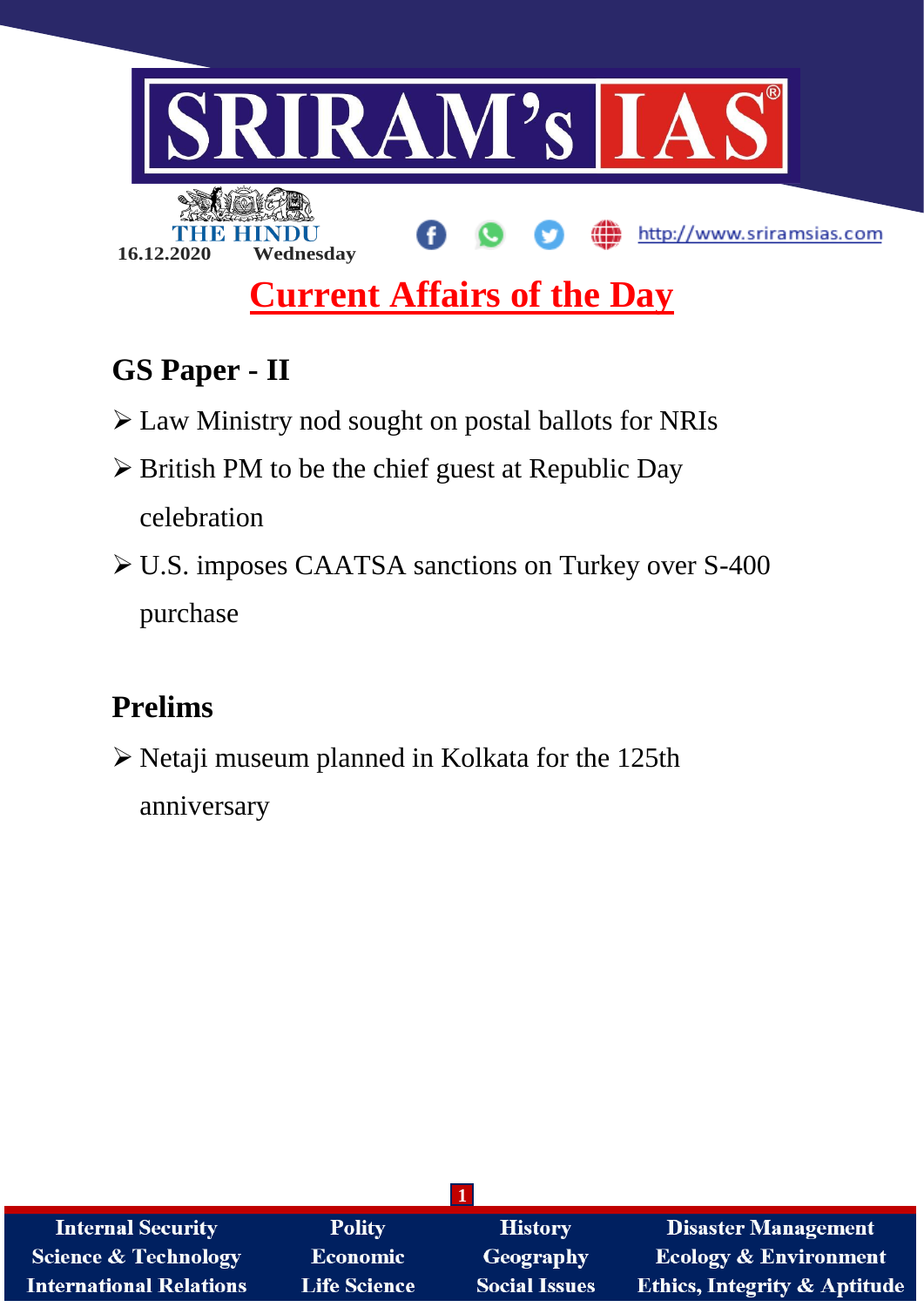

- 1. The proposal of the Election Commission of India (ECI) to extend the postal ballot option to overseas electors is pending with the Law Ministry.
- 2. The ECI had written to the Ministry proposing to extend the facility to nonresident Indians (NRIs).
- 3. The ECI letter stated the Conduct of Election Rules, 1961, would need to be amended to send postal ballots to NRIs electronically and then have them sent back via post.
- 4. The amendments should be made at the earliest to facilitate the right of overseas electors and boost "the image of the country internationally.
- 5. The Electronically Transmitted Postal Ballot System (ETPBS), used to send ballots to Service electors, would be extended to overseas Indians if the proposal is adopted.

# **Additional Resources:**

### **Postal voting**

A restricted set of voters can exercise postal voting. Through this facility, a voter can cast her vote remotely by recording her preference on the ballot paper and sending it back to the election officer before counting.

# **Who can avail of this facility currently?**

Members of the armed forces like the Army, Navy and Air Force, members of the armed police force of a state (serving outside the state), government employees posted outside India and their spouses are entitled to vote only by post. In other words, they can't vote in person. Voters under preventive detention can also vote only by post.

Special voters such as the President of India, Vice President, Governors, Union Cabinet ministers, Speaker of the House and government officers on poll duty have the option to vote by post. But they have to apply through a prescribed form to avail this facility.

| <b>Internal Security</b>        | <b>Polity</b>       | <b>History</b>       | <b>Disaster Management</b>              |
|---------------------------------|---------------------|----------------------|-----------------------------------------|
| <b>Science &amp; Technology</b> | <b>Economic</b>     | <b>Geography</b>     | <b>Ecology &amp; Environment</b>        |
| <b>International Relations</b>  | <b>Life Science</b> | <b>Social Issues</b> | <b>Ethics, Integrity &amp; Aptitude</b> |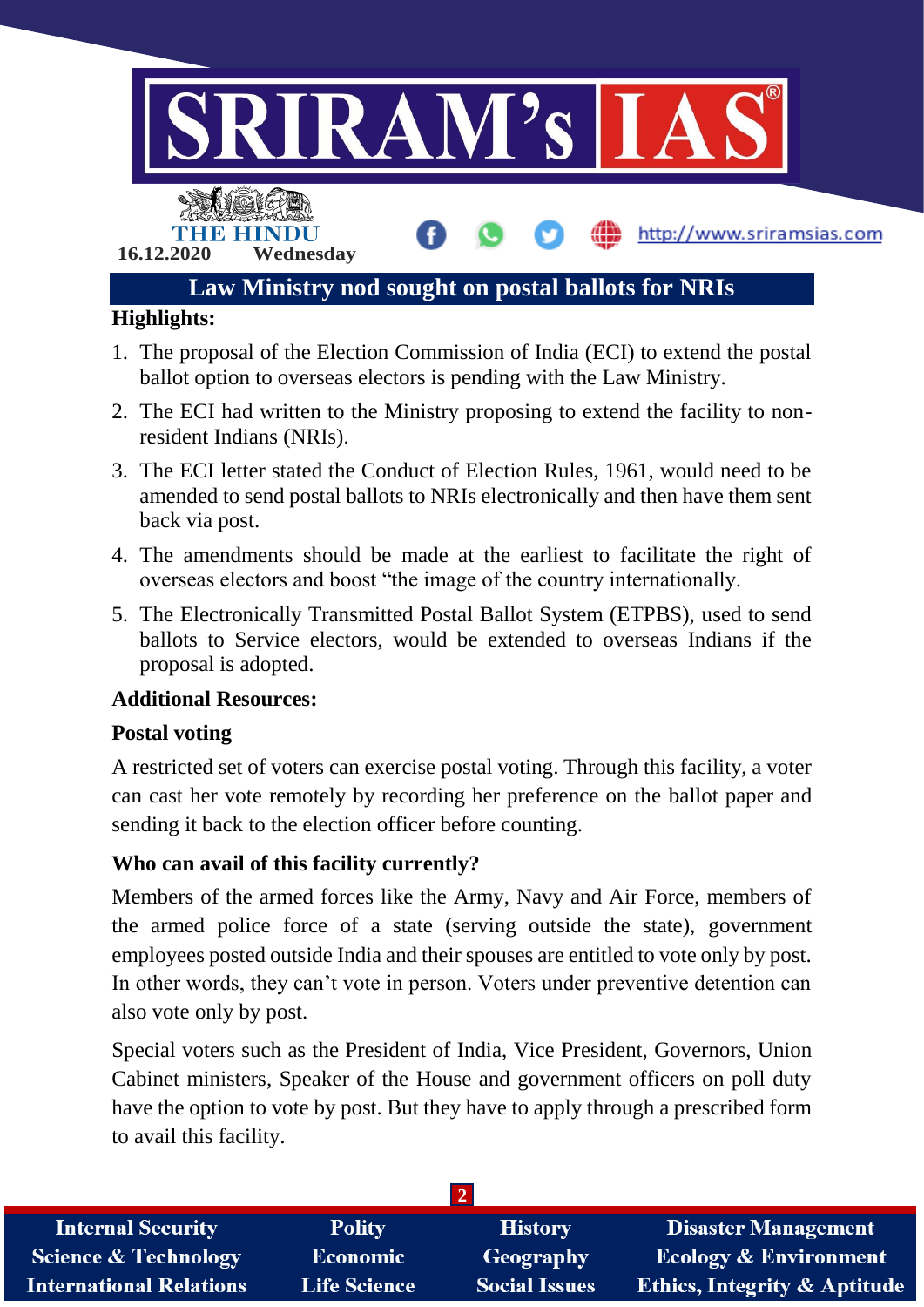

## **What is the current strength of NRI voters?**

According to a UN report of 2015, India's diaspora population is the largest in the world at 16 million people. Registration of NRI voters, in comparison, has been very low: a little over 1 lakh overseas Indians registered as voters in India, according to the EC. In last year's Lok Sabha elections, roughly 25,000 of them flew to India to vote.

# **British PM to be the chief guest at Republic Day celebration**

**Agenda:** "Comprehensive Strategic Partnership", to be signed in the post-Brexit scene. The focus will be on Indo-pacific, Afghanistan peace process and "Rulebased global order".

# **The Opportunity and Deliverables**

- 1. India and the United Kingdom enjoy a *strategic partnership since 2004*
- 2. India and the U.K. will discuss the framework of the Comprehensive Strategic Partnership, which will include defence and strategic relationship, Indo-Pacific policy, trade, and cooperation on renewable energy
- 3. India and the U.K. would begin talks for Free Trade Agreement (FTA)
- 4. A mutual defence logistics support agreement and government-to-government (G2G) mechanism for defence deals are also in the works.
- 5. In addition, the two sides may conclude a defence technology and industrial capability cooperation (DTICC) agreement
- 6. The two countries are close to signing a G2G agreement on jet engine technology development and for joint technology development of sixthgeneration fighter technologies
- 7. Countries are committed to building a stronger defence and security partnership with Indian friends. That will help to tackle shared issues of concern like terrorism, maritime security, including things like piracy in the western Indian Ocean. It will also help us to respond to new and emerging challenges like space and cybersecurity.

| <b>Internal Security</b>        | <b>Polity</b>       | <b>History</b>       | <b>Disaster Management</b>              |
|---------------------------------|---------------------|----------------------|-----------------------------------------|
| <b>Science &amp; Technology</b> | <b>Economic</b>     | Geography            | <b>Ecology &amp; Environment</b>        |
| <b>International Relations</b>  | <b>Life Science</b> | <b>Social Issues</b> | <b>Ethics, Integrity &amp; Aptitude</b> |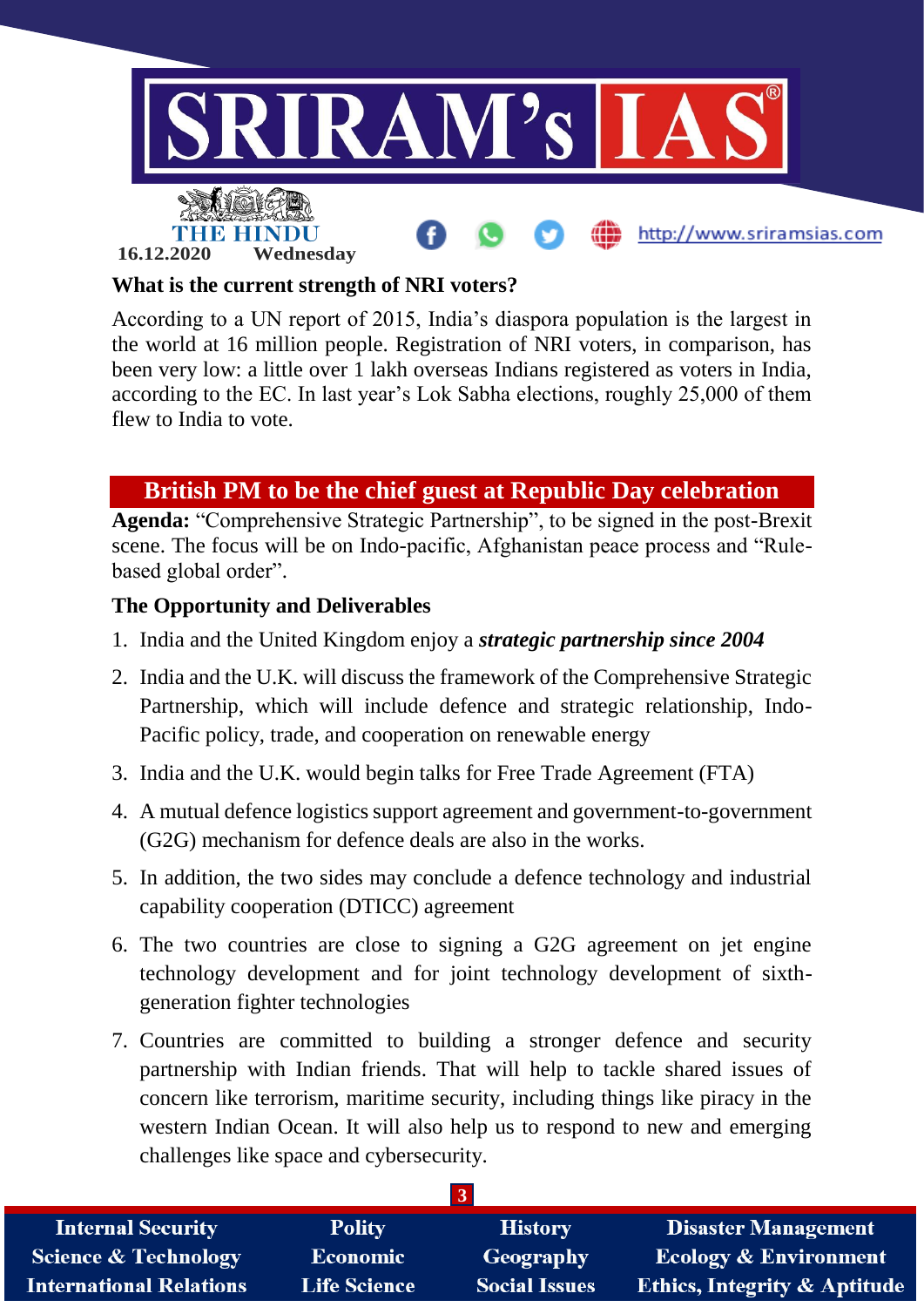

- 1. The U.S. has imposed sanctions on NATO-ally Turkey for its purchase of Russia's S-400 missile defence system
- 2. The issue of sanctions under the Countering America's Adversaries Through Sanctions Act (CAATSA) for purchase of Russian arms is of particular interest to New Delhi, which is also in the process of buying the S-400 from Moscow.
- 3. These sanctions comprise a ban on granting specific U.S. export licences and authorisations for any goods or technology, a ban on loans or credits by U.S. financial institutions.

### **Additional resources:**

# **CAATSA**

- 1. Enacted in 2017, it is a US federal law that imposed sanctions on Iran, North Korea and Russia.
- 2. Includes sanctions against countries that engage in significant transactions with Russia's defence and intelligence sectors.
- 3. The Act empowers the US President to impose at least five of the 12 listed sanctions on persons engaged in a "significant transaction" with Russian defence and intelligence sectors.

### **Why does India need the S-400 air defence missile system?**

The S-400 Triumf is a mobile, surface-to-air missile system (SAM) and it is seen as the world's most dangerous operationally deployed modern long-range SAM (MLR SAM). Experts maintain that the S-400 is much better than the USdeveloped Terminal High Altitude Area Defense system (THAAD). The system is capable of tracking 100 airborne targets and engaging six of them simultaneously. This advanced air defence system is crucial for India because China is also buying the system.

| <b>Internal Security</b>        | <b>Polity</b>       | <b>History</b>       | <b>Disaster Management</b>              |
|---------------------------------|---------------------|----------------------|-----------------------------------------|
| <b>Science &amp; Technology</b> | <b>Economic</b>     | Geography            | <b>Ecology &amp; Environment</b>        |
| <b>International Relations</b>  | <b>Life Science</b> | <b>Social Issues</b> | <b>Ethics, Integrity &amp; Aptitude</b> |